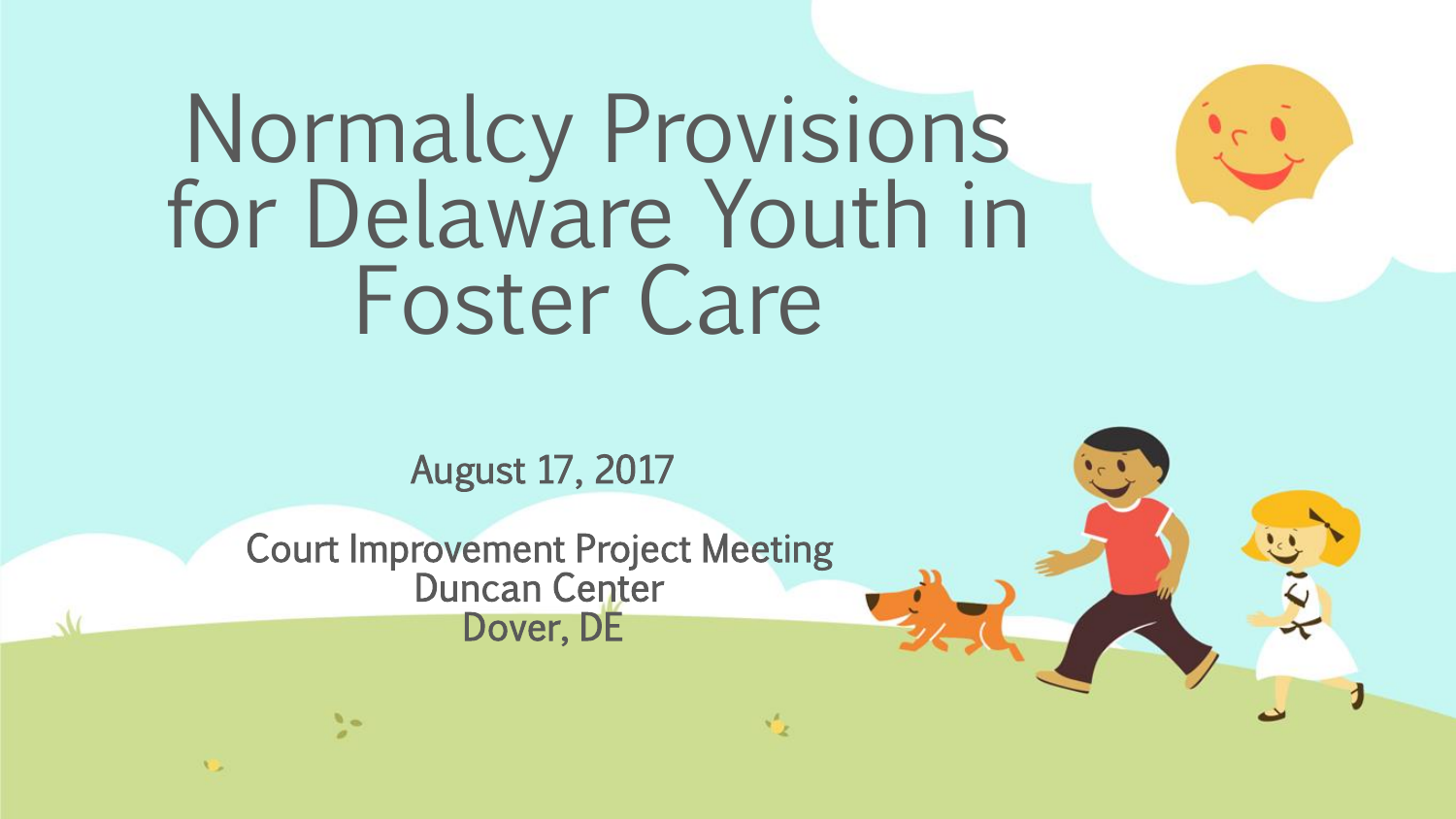- On September 29, 2014, President Obama signed into law the Preventing Sex Trafficking and Strengthening Families Act
- Also known as "P.L. 113-183"
- The Act takes important steps toward protecting children and youth in foster care from becoming victims of sex trafficking and improving outcomes for children and youth in foster care
- Many provisions of the Act became effective on September 29, 2015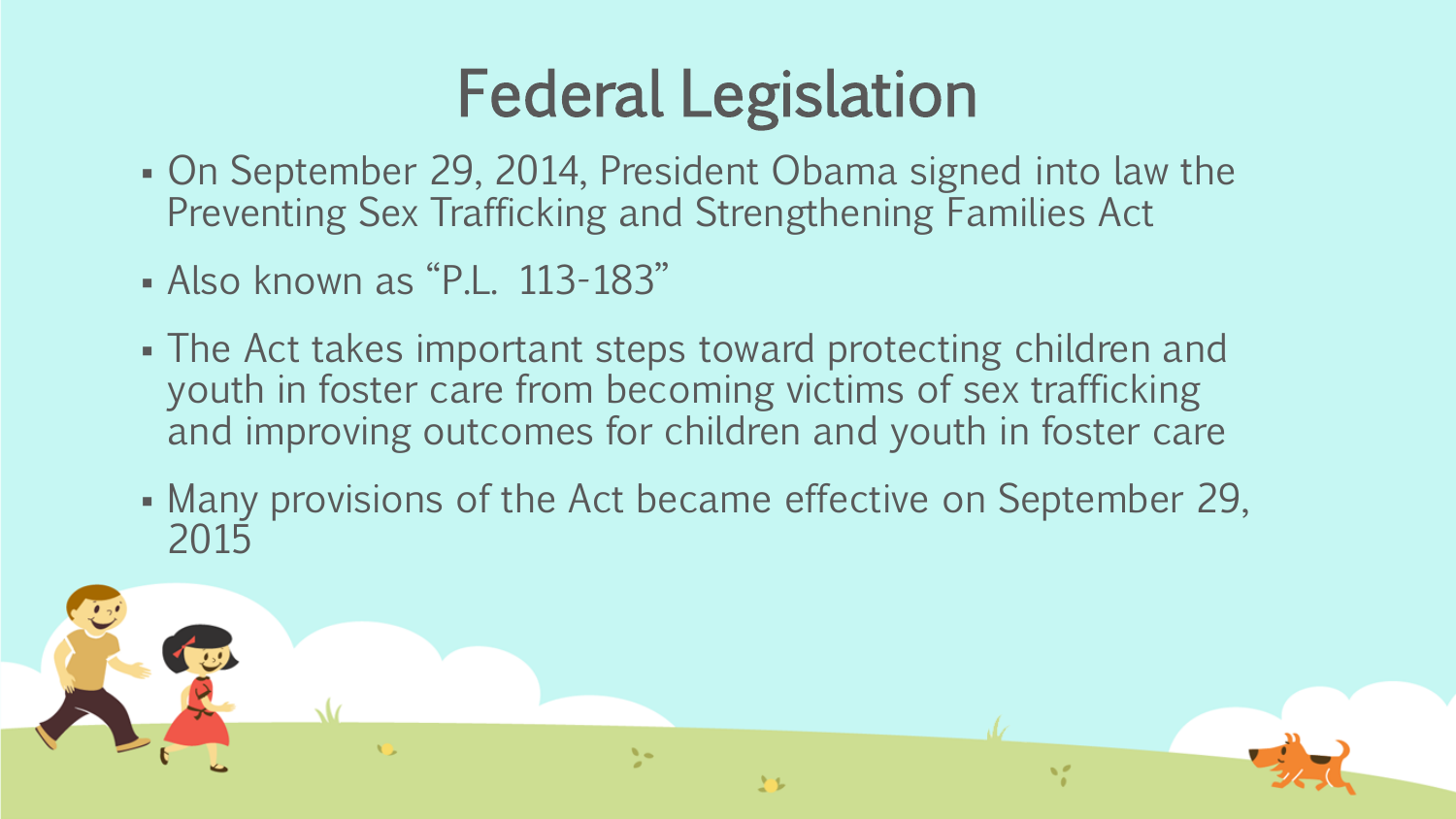- Requires states to develop policies for identifying, documenting, and determining appropriate services for children who are victims, or at risk of becoming victims, of sex trafficking
- Requires states to immediately report children who are victims of sex trafficking to law enforcement
- Requires states to develop plans to expeditiously locate any child missing from foster care; determine the primary factors that contribute to the child's running away or being absent from foster care; determine the child's experiences while absent from foster care, including screening whether the child was a victim of sex trafficking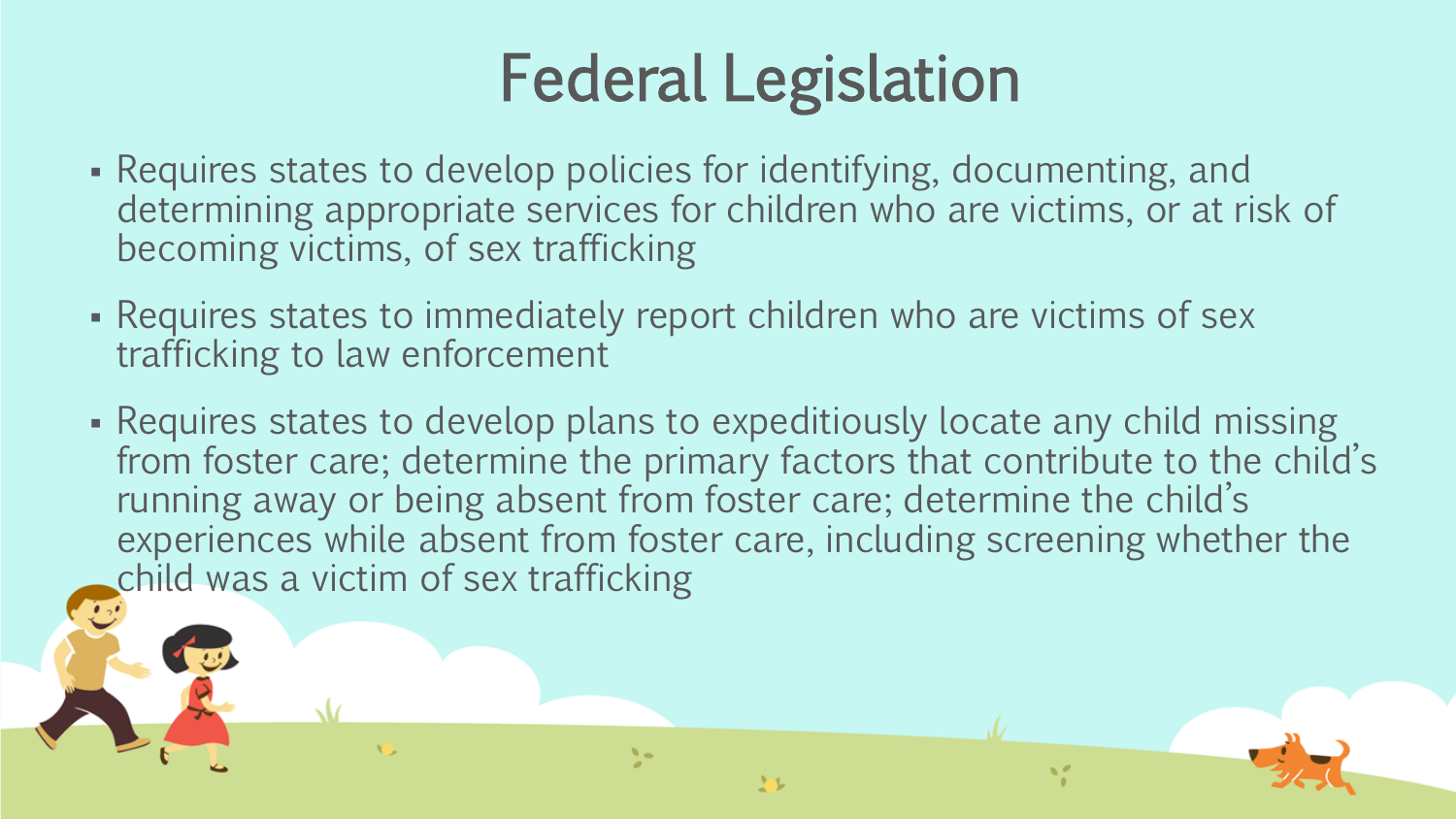- Promotes normalcy for children and adolescents in foster care
- Requires states to implement a "reasonable and prudent parent standard" for decisions made by a foster parent or a designated official in a child care facility or group home
- Permits foster parents more autonomy to made decisions about the child's participation in extracurricular, cultural, and social activities
- States must train and support foster parents in implementing the reasonable prudent parent standard
- Child welfare agencies must certify the caregivers have the skills and knowledge to use the standard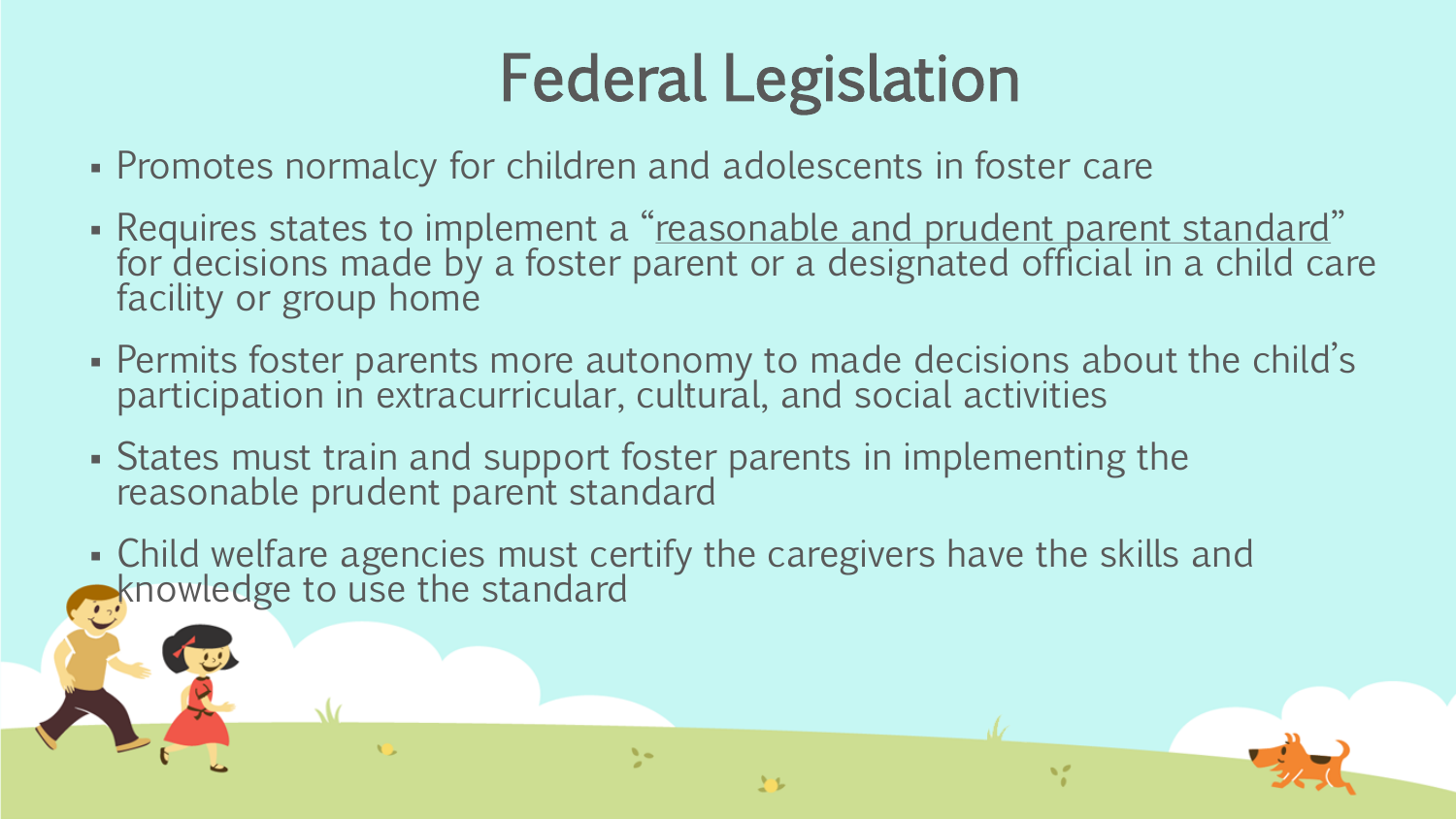## Delaware's Implementation

#### 13 Del. C. § 2502(18)

"Reasonable and Prudent Parent Standard" means the standard characterized by careful and sensible parental decisions that maintain the health, safety, and best interests of a child, while at the same time encouraging the emotional and developmental growth of the child, that a caregiver shall use when determining whether to allow a child placed in his or her care while in DSCYF custody to participate in extracurricular, enrichment, cultural, and social activities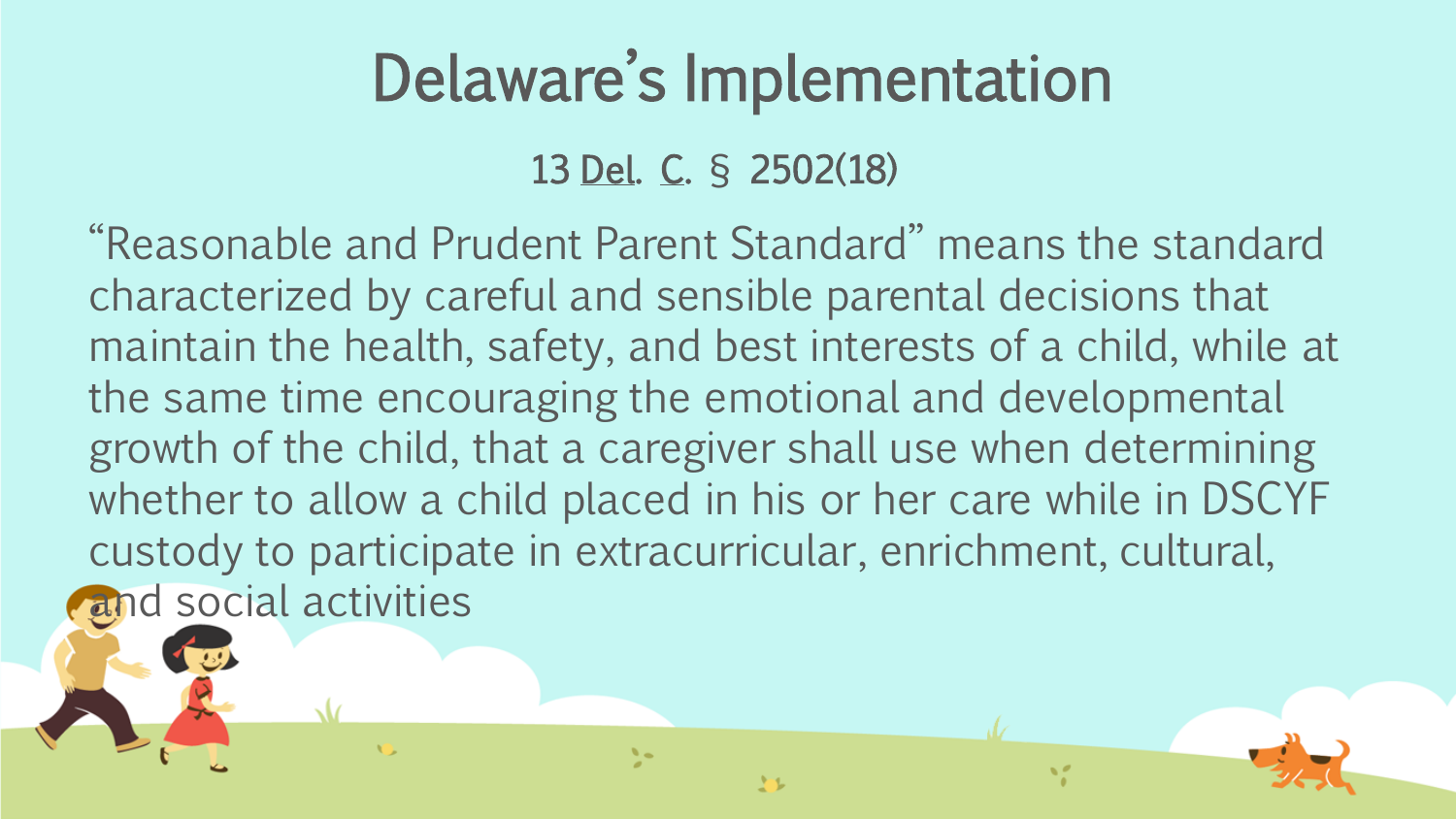#### Delaware's Implementation 13 Del. C. § 2514(3)

Subsequent to the adjudicatory hearing, the court shall make specific findings at each hearing for a child, whether DSCYF has ensured:

a. The caregiver is exercising the reasonable and prudent parent standard

b. The child has regular, ongoing opportunities to engage in age- or developmentally-appropriate activities, and that arriers to participation have been identified and ressed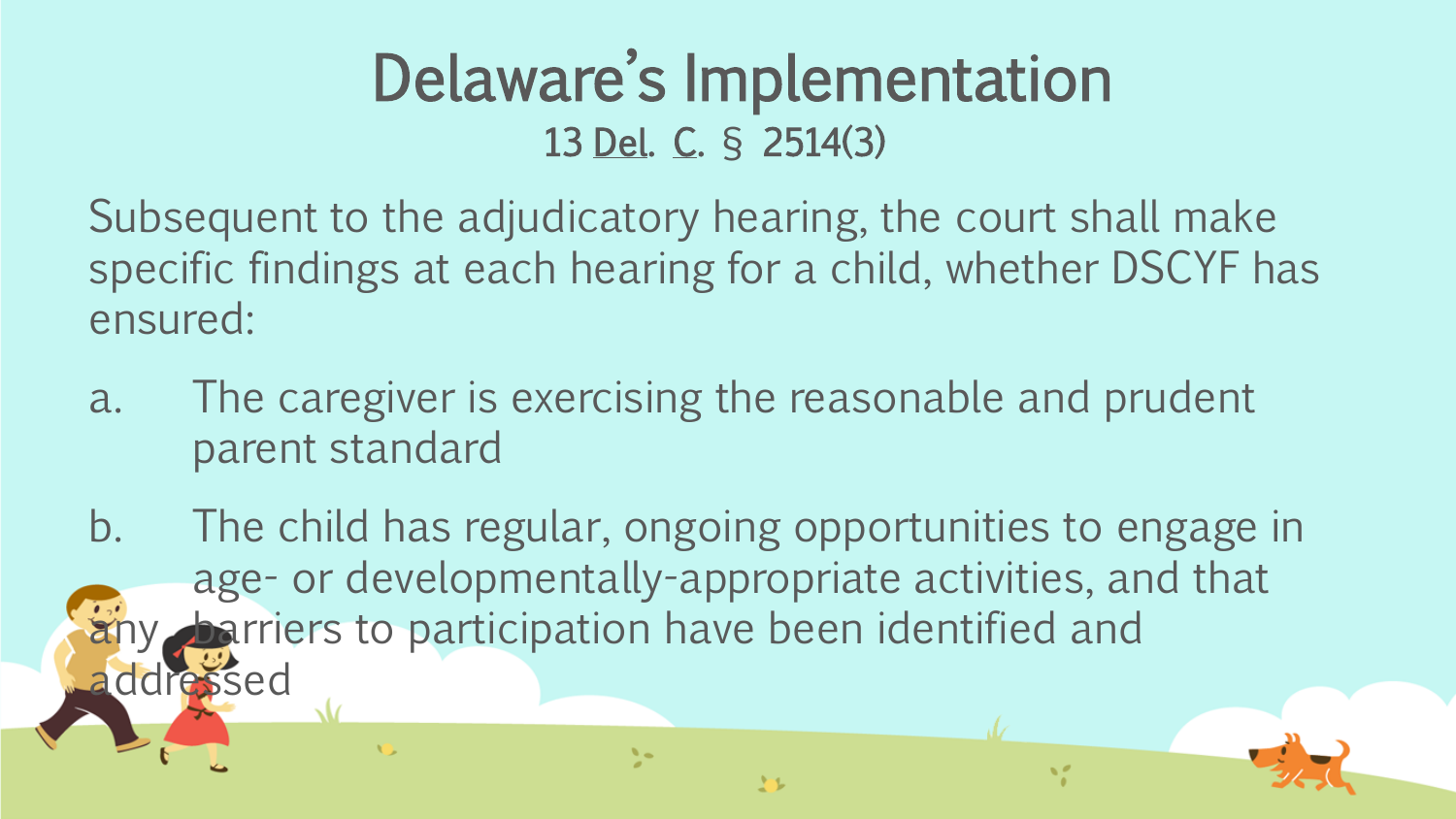#### Delaware's Implementation 13 Del. C. § 2514(3)

c. The child has been consulted in an age-appropriate manner about the opportunities of the child to participate in the activities

y.

上步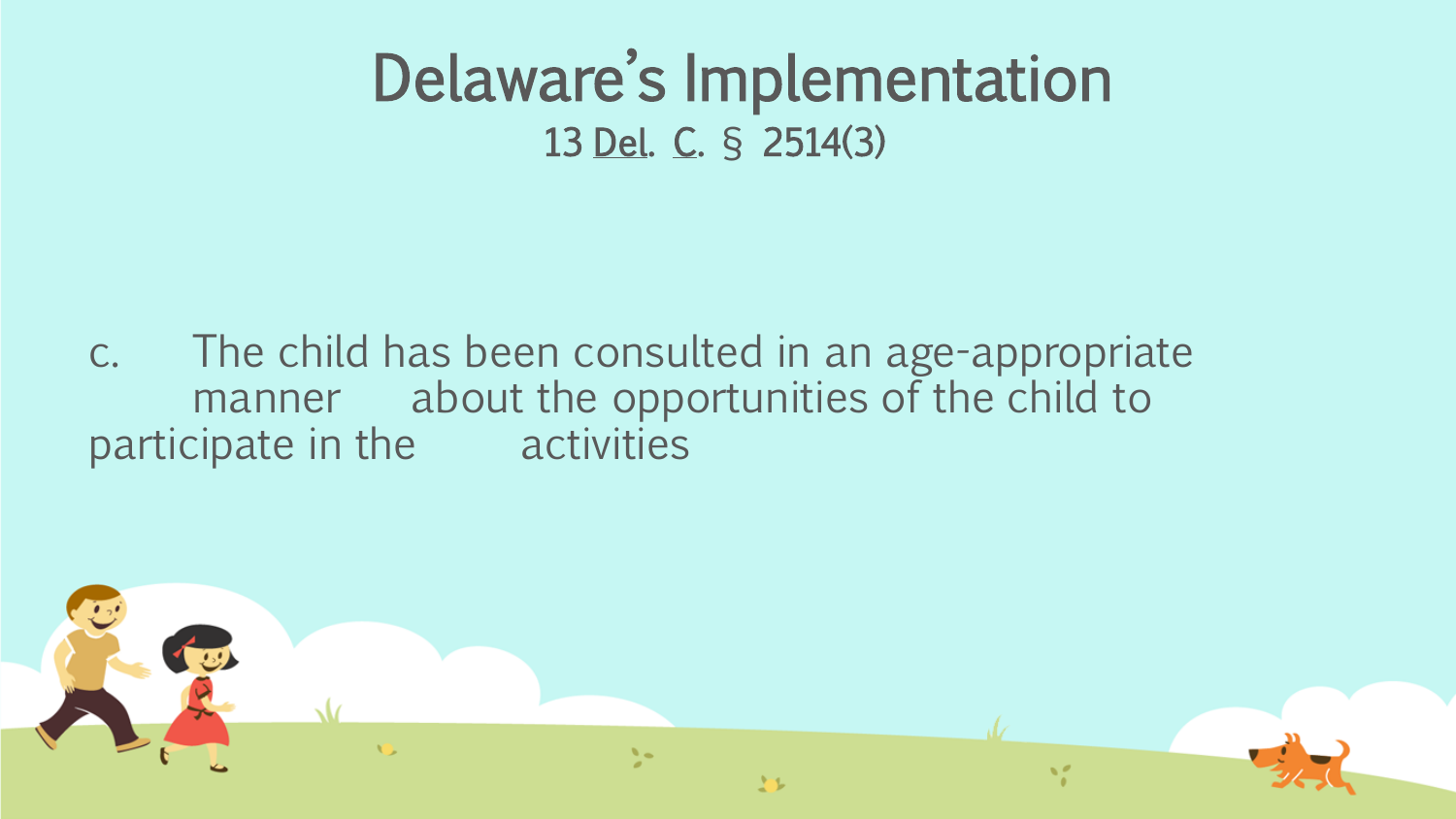#### Delaware's Implementation 13 Del. C. § 2521(6) and (7)

DSCYF duties shall include:

- (6) To ensure, consistent with DSCYF case and placement planning responsibilities under federal and state law, the child's service plan provides the opportunity to participate in age-appropriate or developmentally-appropriate activities and experiences to promote healthy child and adolescent development
- (7) To ensure standards and policies are in place, consistent with the reasonable and prudent parent standard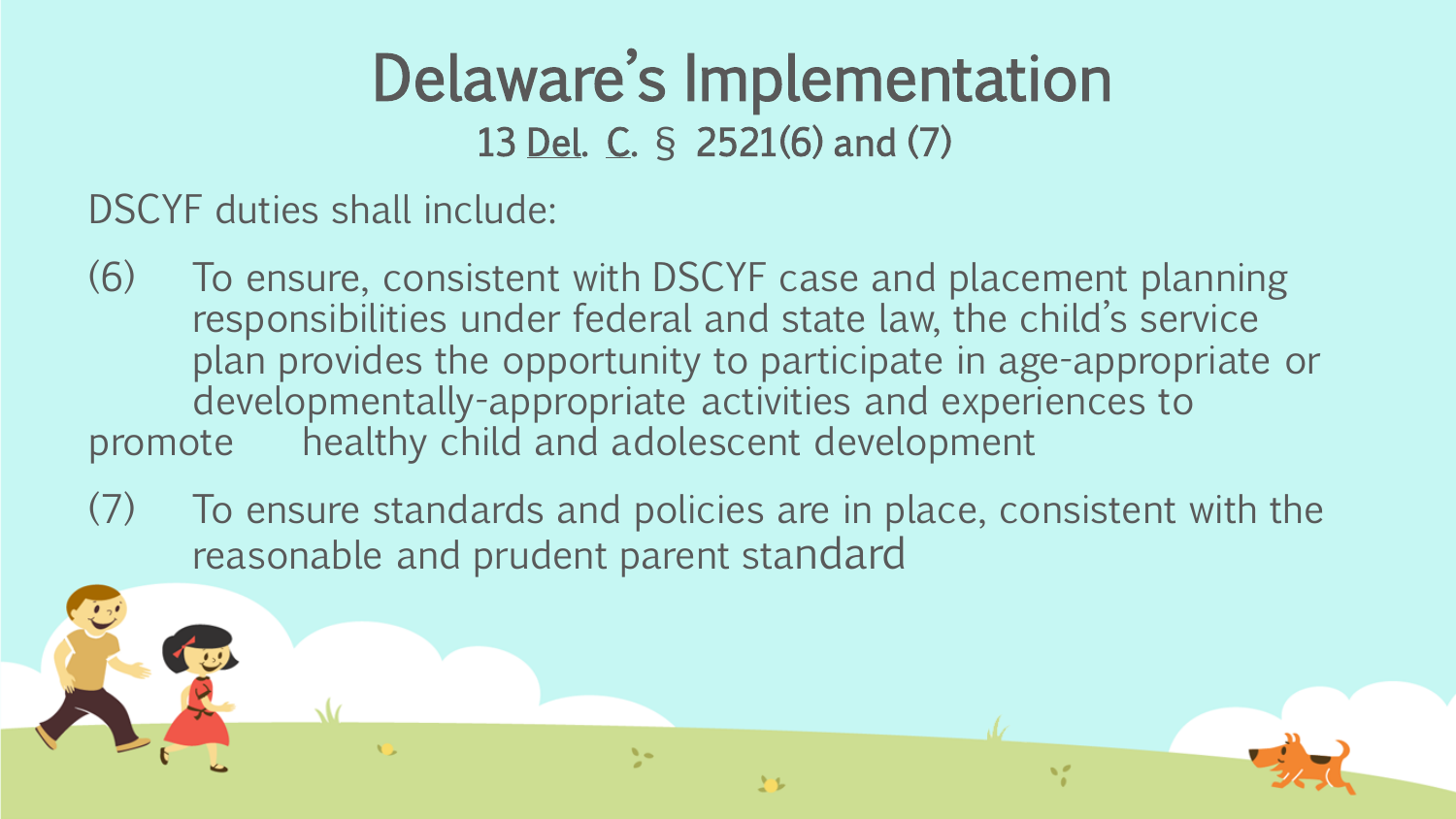#### Delaware's Implementation 13 Del. C. § 2521(8)

DSCYF duties shall include:

(8) To provide training and monitoring to all caregivers, regardless of whether they are required to meet DSCYF licensing requirements on the reasonable and prudent parent standard. Training on the reasonable and prudent parent standard shall including parenting skills for children who have experienced trauma, healthy sexual development, and implementing the standard for children with special needs. Such training shall be provided annually to all licensed caregivers, and upon placement, to all nonlicensed caregivers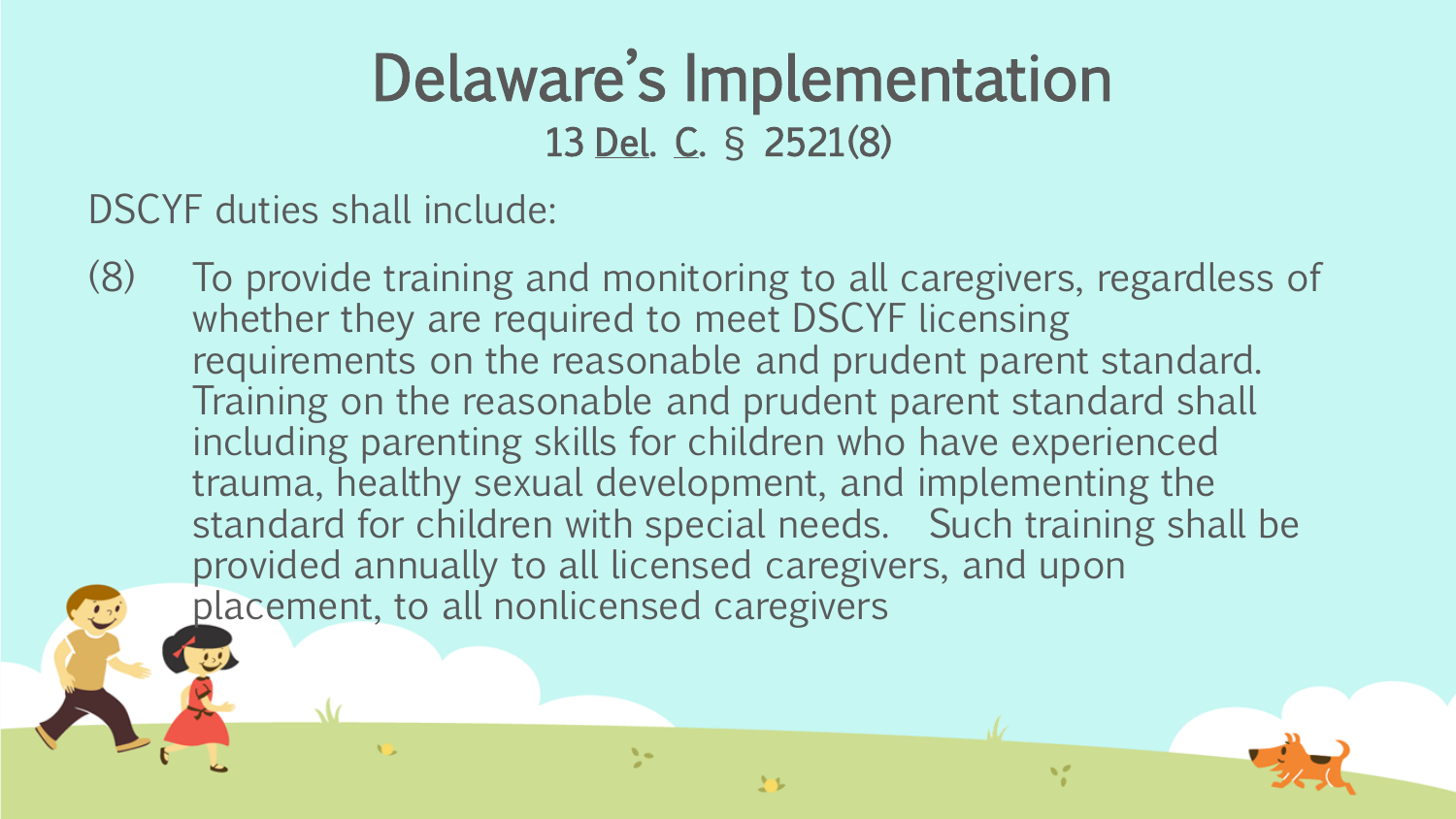#### Delaware's Implementation 13 Del. C. § 2523(a)

Caregivers of children in DSCYF custody have the responsibility and authority to exercise the reasonable and prudent parent standard to provide or withhold permission for children in their care to participate in and experience age-appropriate or developmentally-appropriate activities and experiences, including extracurricular, cultural, and social enrichment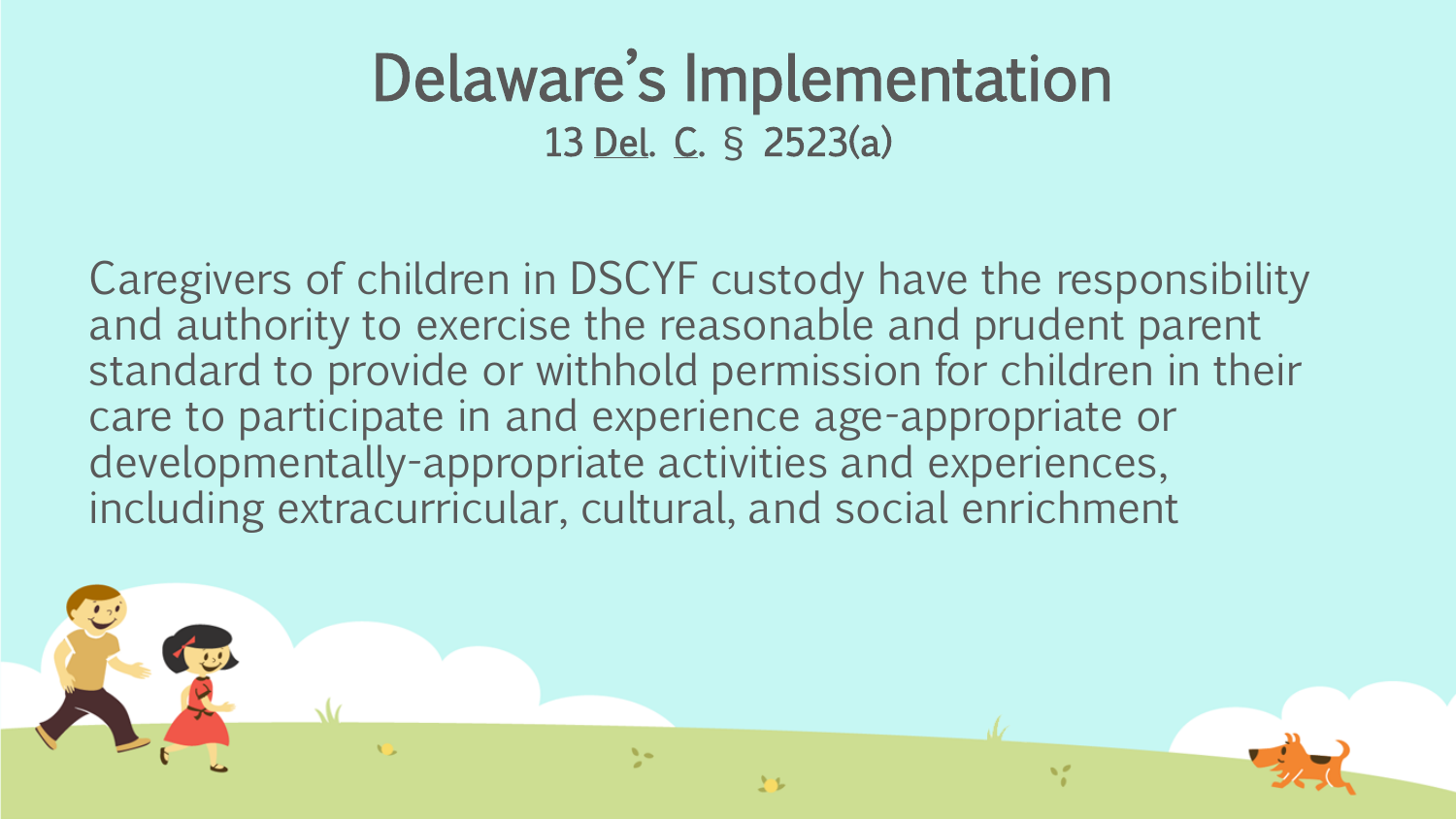#### Delaware's Implementation 13 Del. C. § 2523(a)

The authority of a caregiver:

- (1) Must be exercised using the reasonable and prudent parent standard and his or her actions do not conflict with any applicable court order or service plan; and
- (2) May be exercised without the prior approval of DSCYF or the Court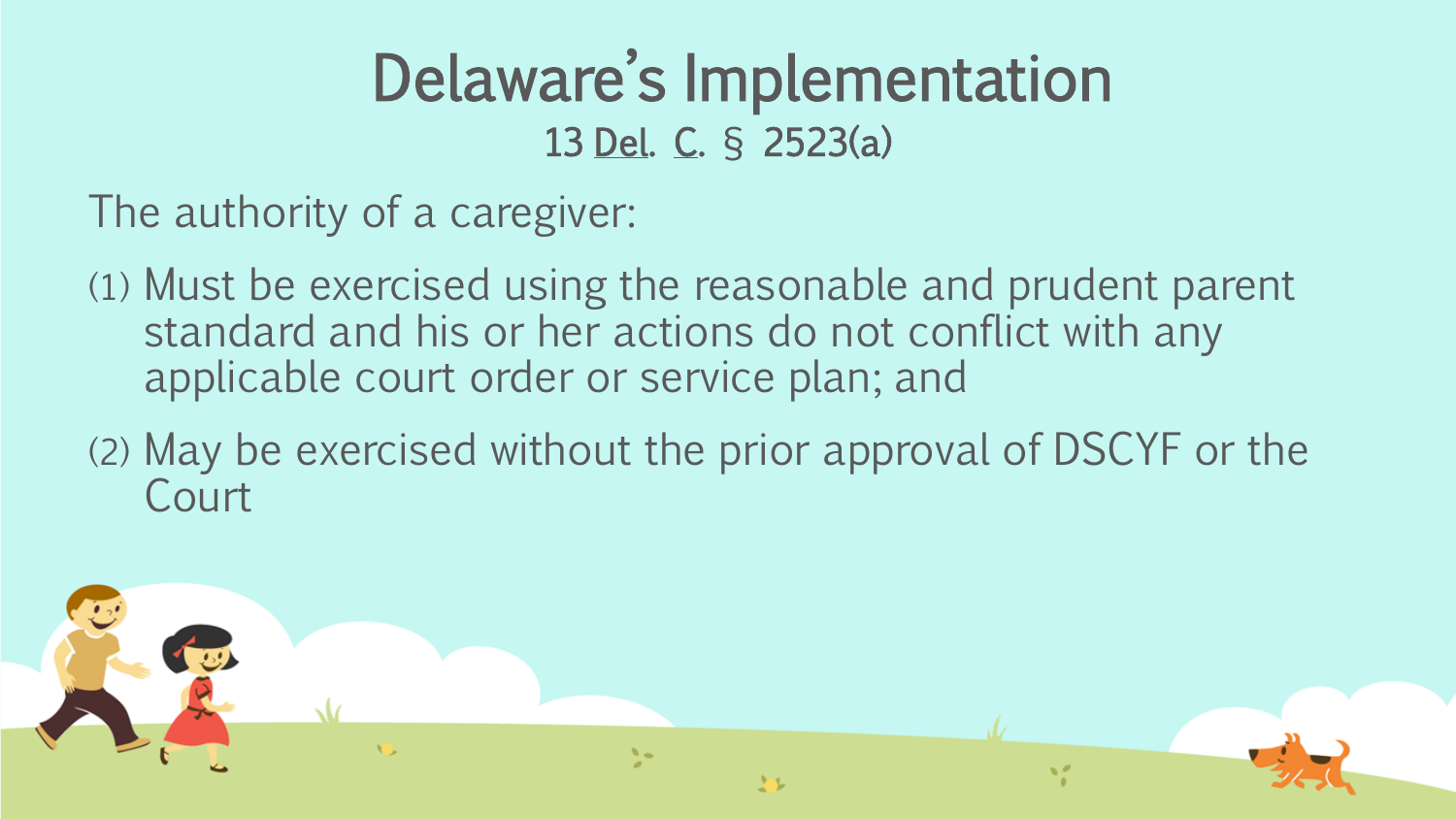#### Delaware's Implementation 13 Del. C. § 2523(b)

In determining whether a decision of a caregiver is reasonable and prudent, the following is considered:

- (1) The child's age, maturity and developmental level to maintain the overall health and safety of the child
- (2) The potential risk factors to the child or to others and the appropriateness of the activity and experience for extracurricular, cultural, or social enrichment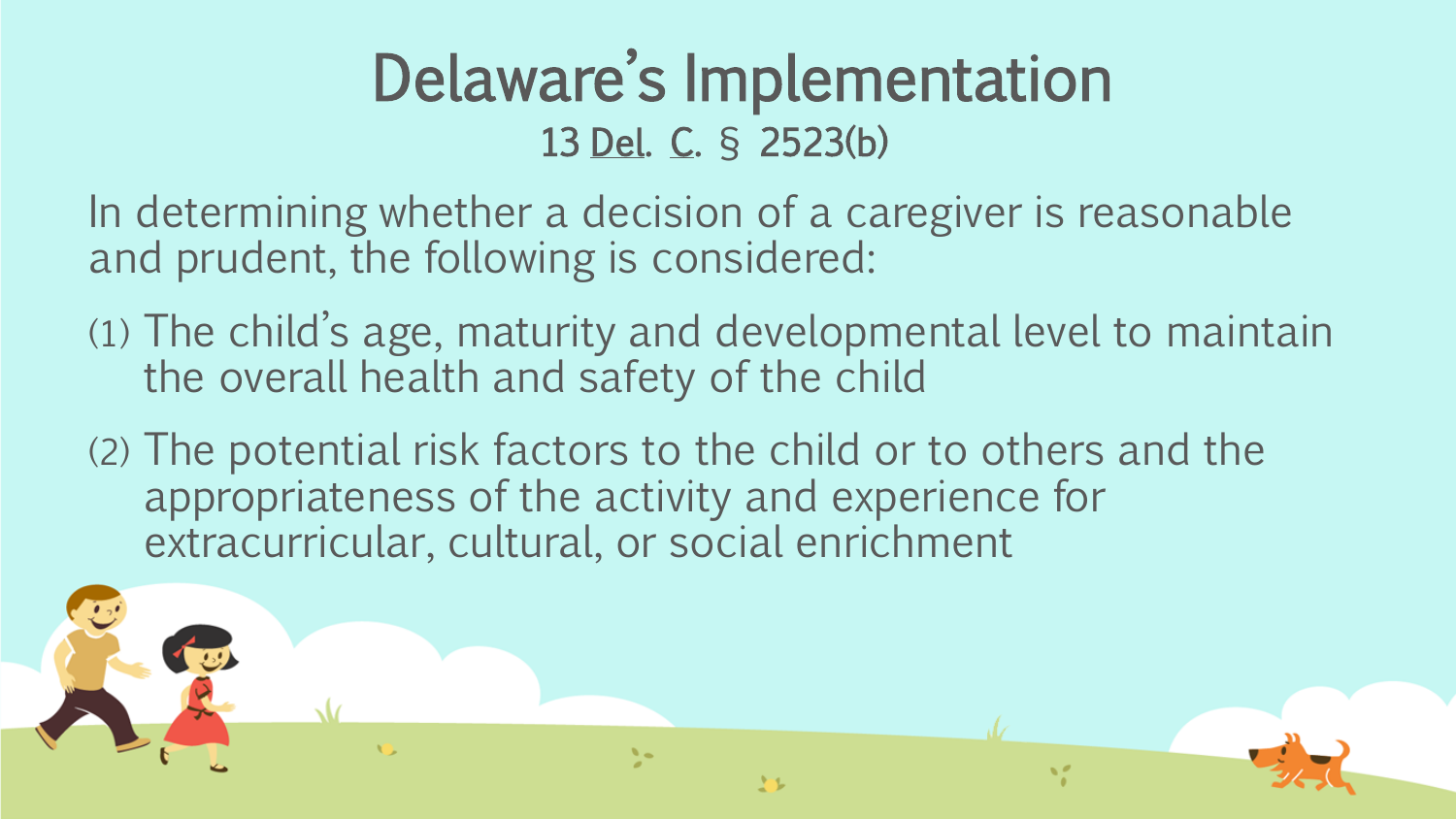#### Delaware's Implementation 13 Del. C. § 2523(b)

- (3) The wishes of the child
- (4) The wishes of the parent
- (5) The best interests of the child based on the information known by the caregiver
- (6) The importance of encouraging the child's emotional and developmental growth

加

y.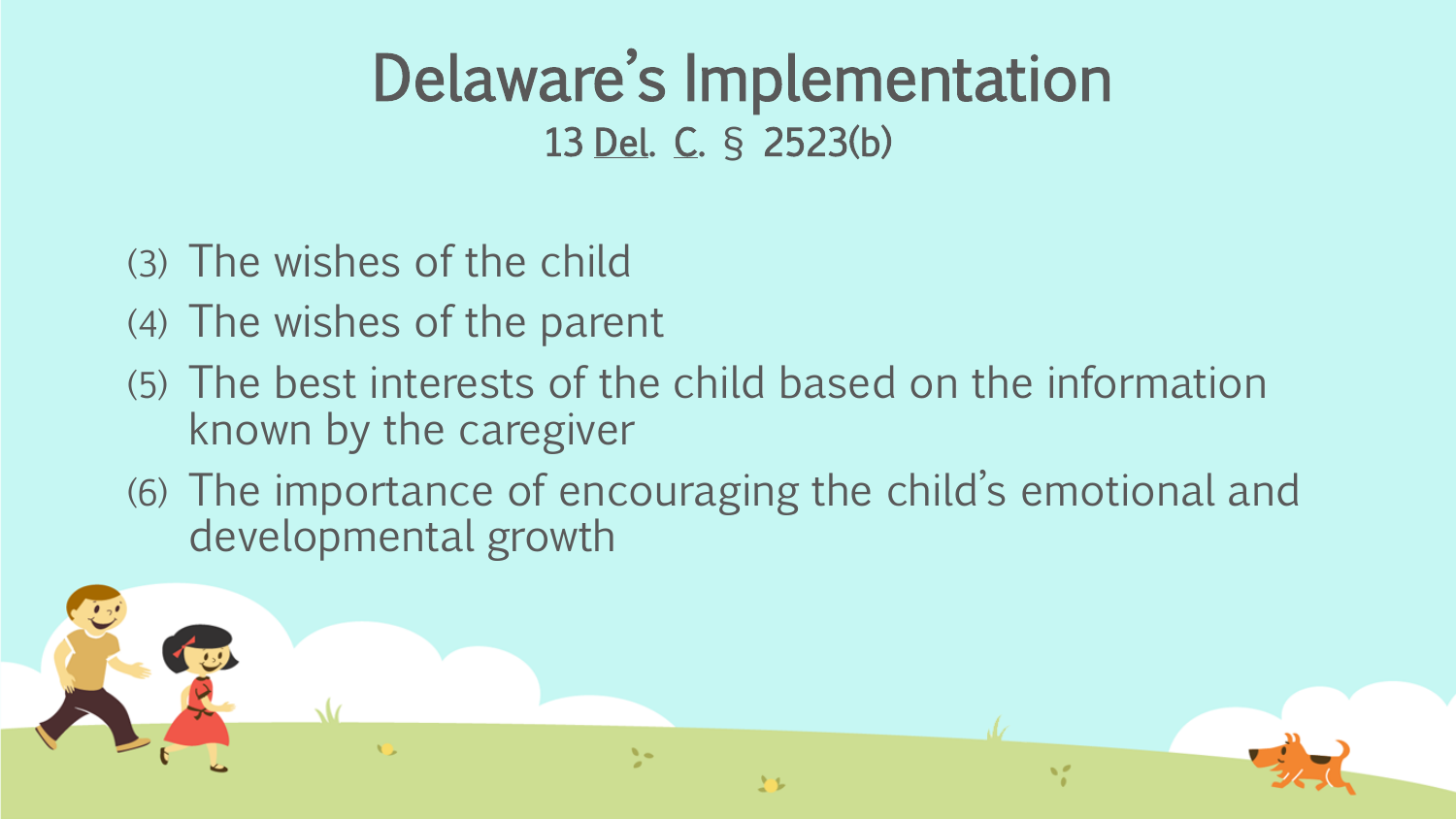### Delaware's Implementation 13 Del. C. § 2523(b)

- (7) The importance of supporting the child in developing skills to successfully transition to adulthood, including guidance on healthy sexual development
- (8) The importance of providing the child with the most familylike living experience possible
- (9) Any special needs or accommodations the child may need to safely participate in the activity or experience

包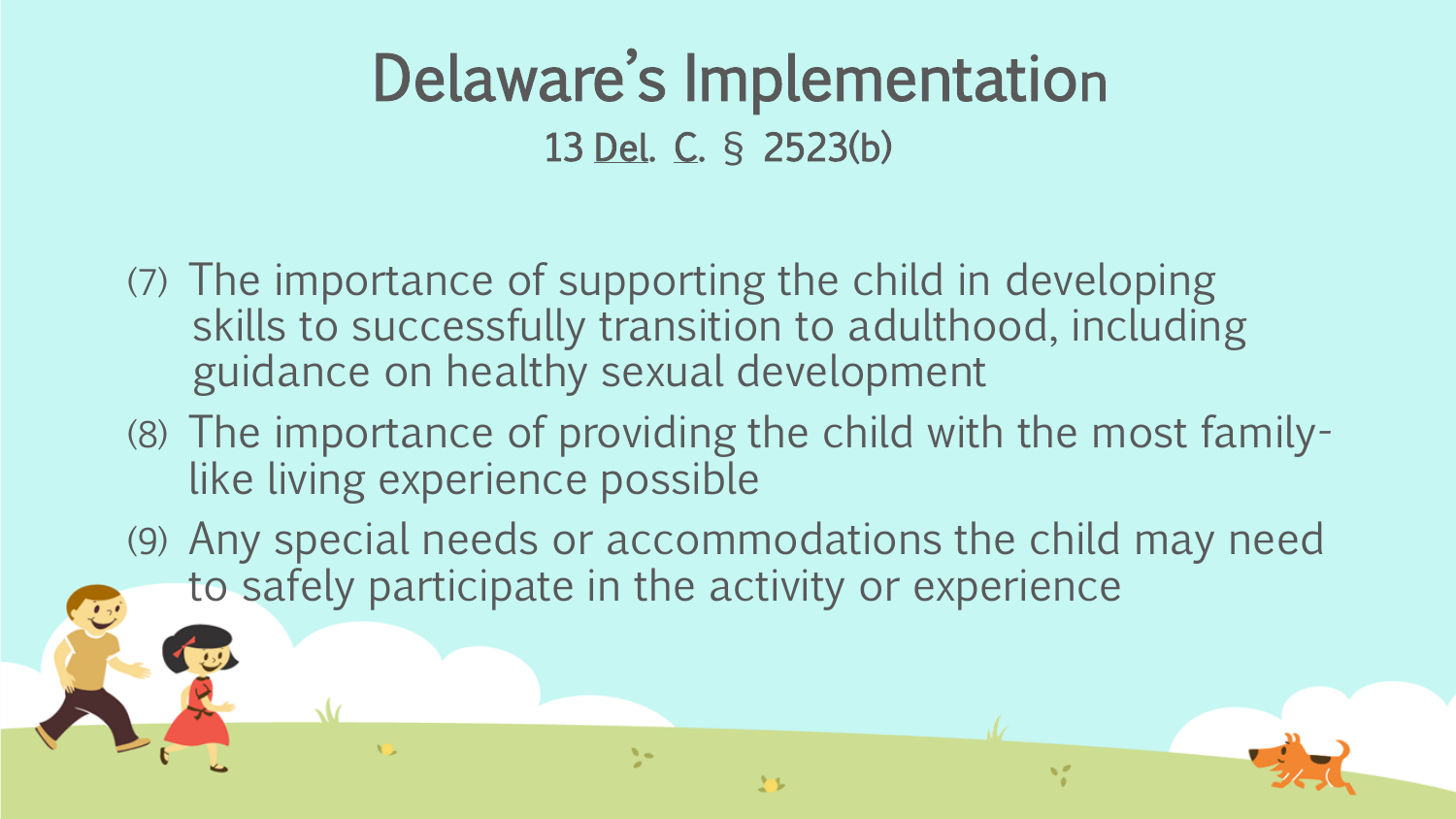For children under age 16, the Act eliminates APPLA as a permanency option

 For children 16 and older with APPLA as a plan, the Act requires the court to make specific judicial findings at the permanency hearing or post-permanency review hearings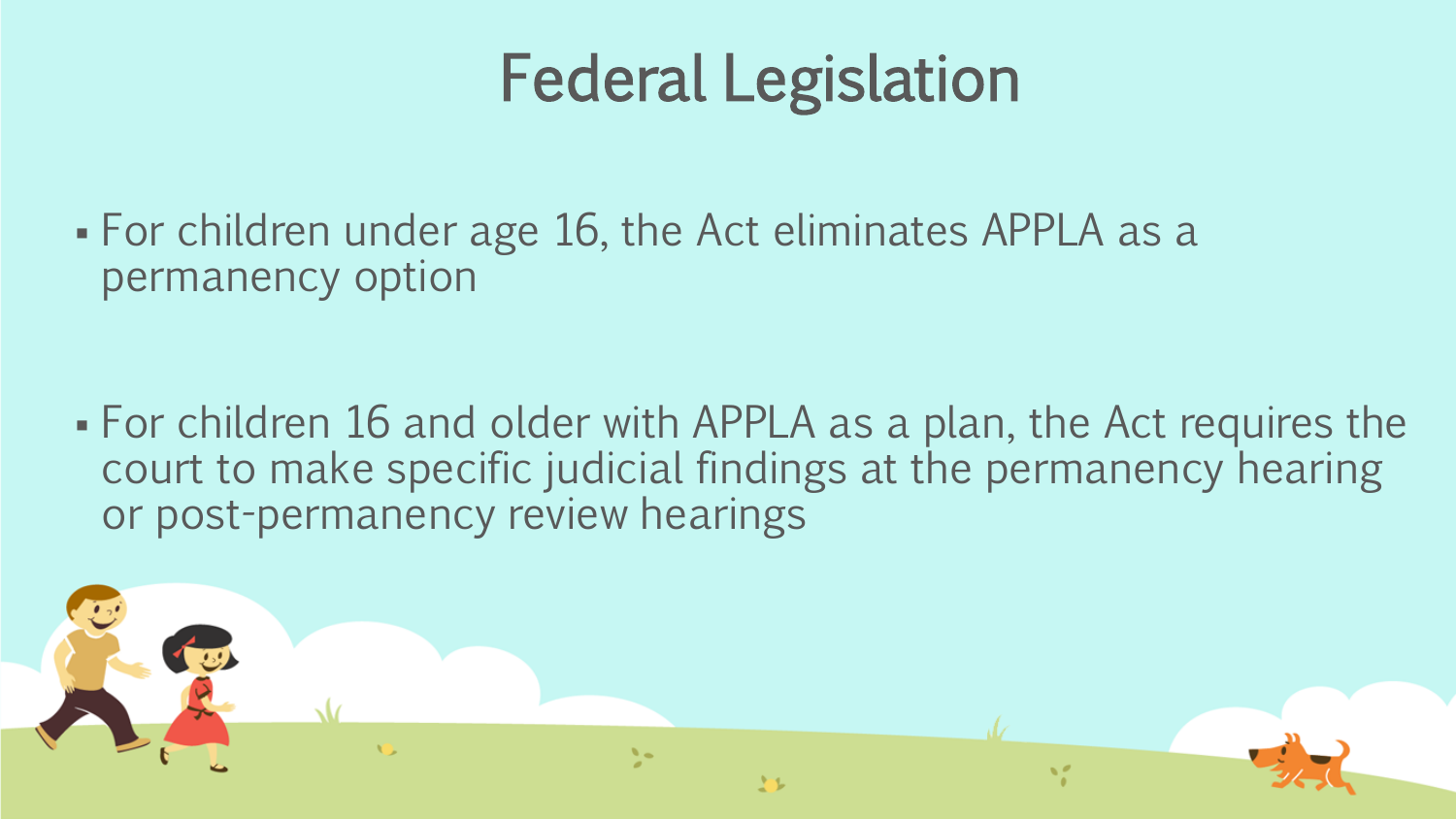#### Delaware's Implementation 13 Del. C. § 2514(2)

If the permanency plan is APPLA, the Court shall determine:

a. Whether the child is at least 16 years of age

b. Whether DSCYF has documented its intensive, ongoing, and as of the date of the hearing, unsuccessful efforts made by DSCYF to return the child home, or secure placement of the child with a fit and willing relative, including adult siblings, a legal guardian, or an adoptive parent, including through efforts that utilize search technology including social media, to find biological family members for the child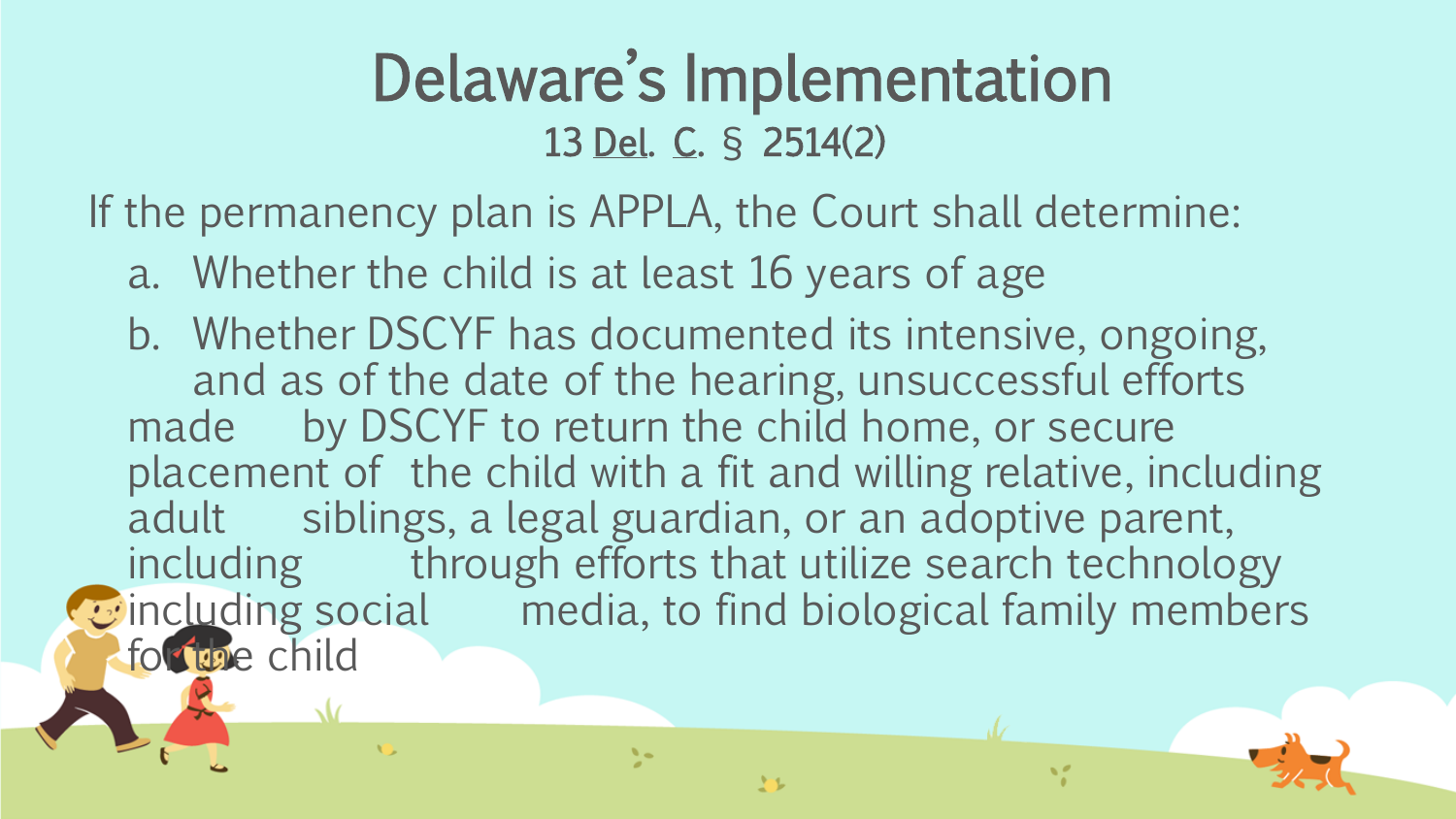#### Delaware's Implementation 13 Del. C. § 2514(2)

- c. What the child's desired permanency outcome is by asking the child, or where not feasible, the child's legal representative
- d. What are the compelling reasons that it continues to not be in the child's best interests to be returned home, adopted, placed with a legal guardian or with a fit and willing relative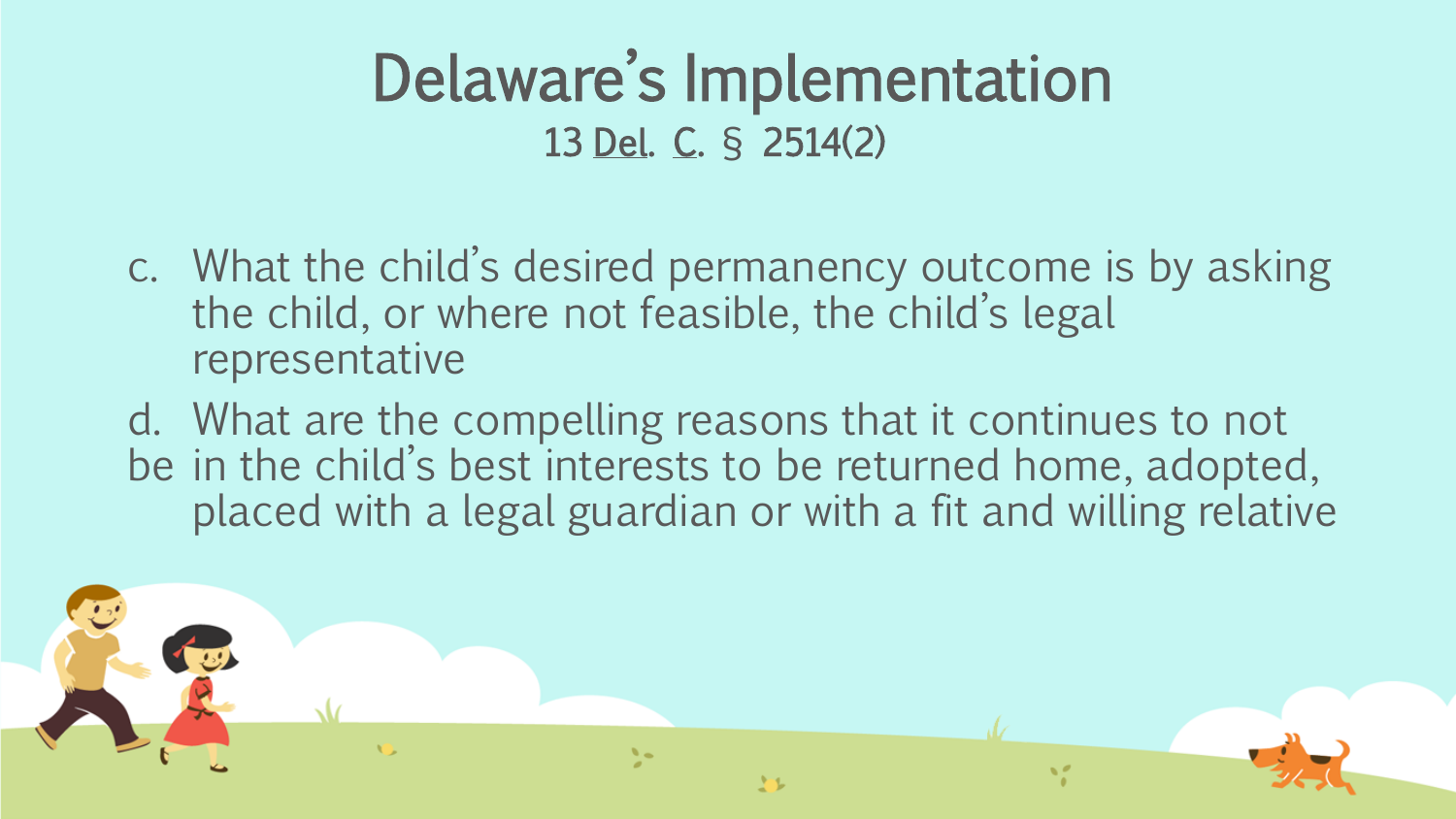- Children in foster care who are age 14 and older must be involved in the development of their case plan.
- States must allow youth to invite two other members, identified by the youth, to be part of their case planning team.
- States must provide a "List of Rights" document to youth age 14 or older outlining their rights in care related to education, health care, visitation, court hearings, and the right to stay safe.
- States must document a signed acknowledgement from the youth indicating receipt of the "List of Rights" and the rights have been explained in an "age **appropriate way**"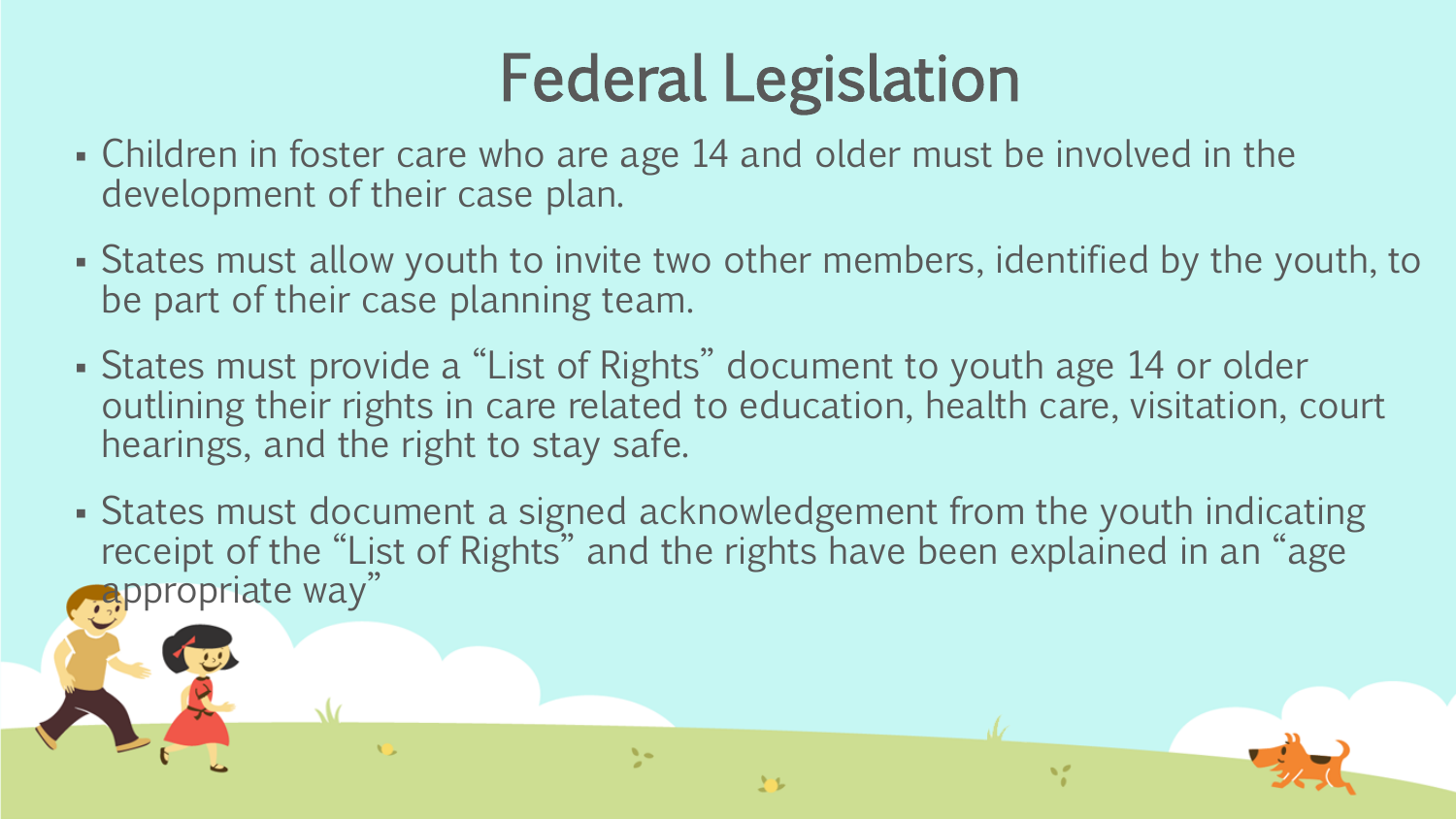### Delaware's Implementation 13 Del. C. § 2522

- Delaware's statute outlines the "Rights of Children" in DSCYF Custody
- Requires the rights to be explained in an age appropriate manner, and for youth age 14 and older, to sign an acknowledgement the rights have been explained, and to receive a copy of the rights